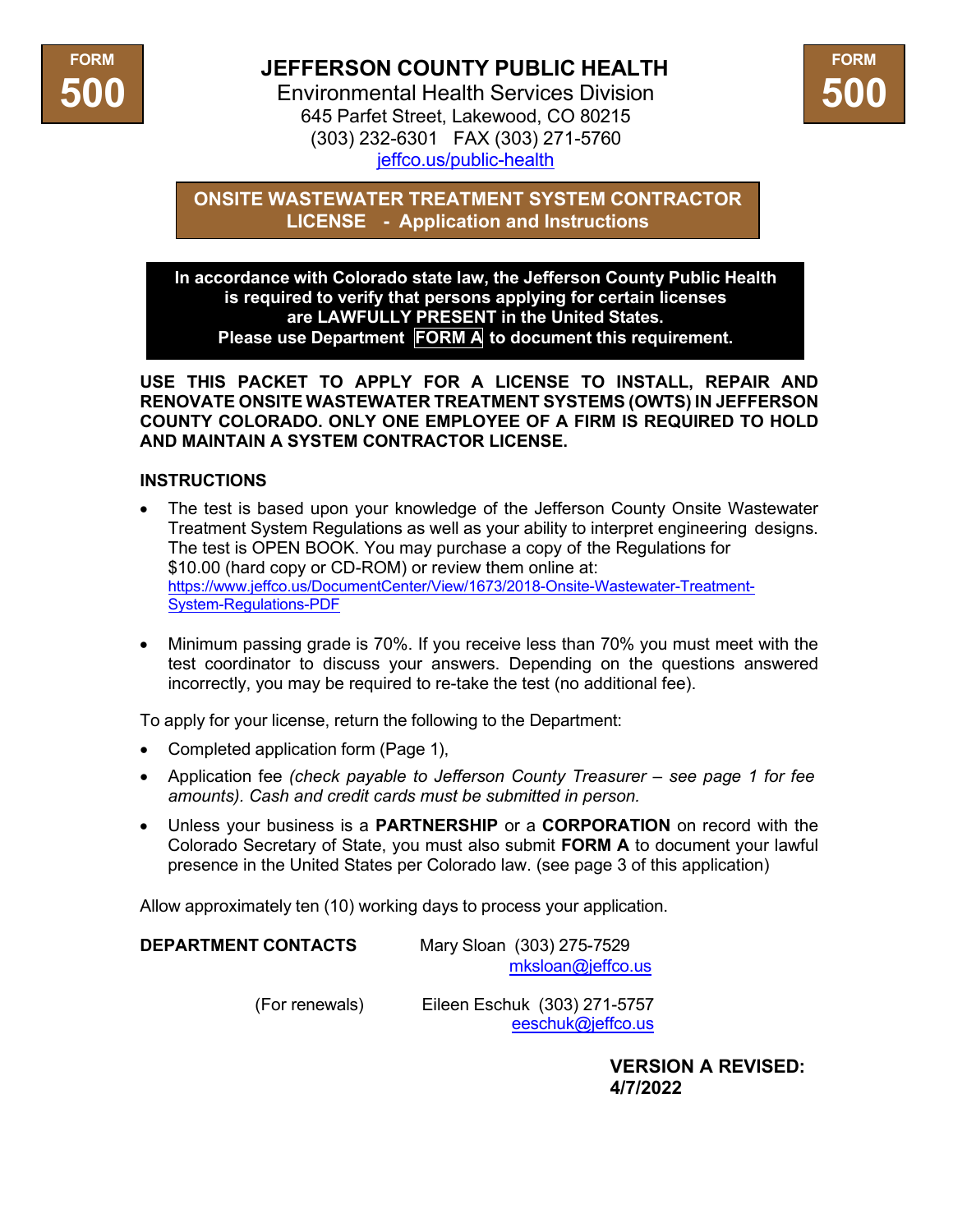**JEFFERSON COUNTY PUBLIC HEALTH 645 PARFET STREET LAKEWOOD, CO 80215 PHONE: (303) 232-6301 FAX: (303) 271-5760**

jeffco.us/public-health

## **APPLICATION FOR OWTS CONTRACTOR LICENSE**

| APPLICANT INFORMATION  |                |  |
|------------------------|----------------|--|
| <b>Business Name</b>   | Owner Name     |  |
| <b>Mailing Address</b> | City State Zip |  |
| Phone                  | Email          |  |

**( ) SOLE PROPRIETORSHIP -** *You must also attach FORM A to this application.*

**( ) CORPORATION or PARTNERSHIP** - Please also provide the registered agent information below.

|                        | REGISTERED AGENT INFORMATION |
|------------------------|------------------------------|
| Agent Name             |                              |
|                        |                              |
| <b>Mailing Address</b> | City State Zip               |
|                        |                              |
| Phone                  | Email                        |
|                        |                              |

I AGREE TO CONDUCT ALL OPERATIONS IN ACCORDANCE WITH THE LAWS AND REGULATIONS PERTAINING TO ONSITE WASTEWATER TREATMENT SYSTEMS IN JEFFERSON COUNTY, COLORADO.

Applicant's signature & title **Date** Date

**FEES (check one)**

New OWTS contractor license

| <b>Cash or Check</b> | <b>Credit Card</b> |
|----------------------|--------------------|
| \$50.00              | \$50.88            |